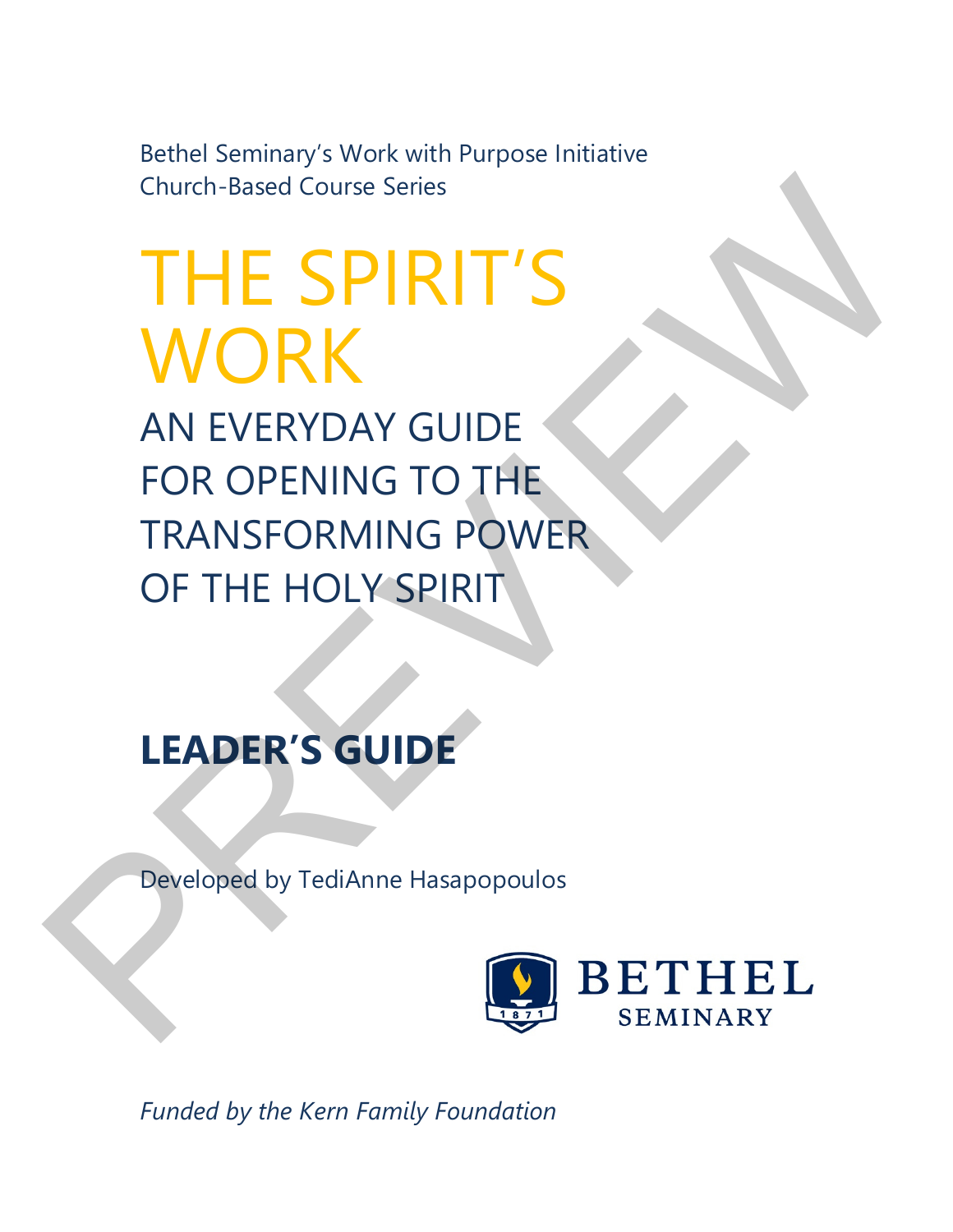Bethel Seminary's Work with Purpose Initiative Church-Based Course Series

# **The Spirit's Work**

An Everyday Guide for Opening to the Transforming Power of the Holy Spirit Church-Based Course Senes<br>
The Spirit's Work<br>
An Everyday Guide for Opening to the<br>
Transforming Power of the Holy Spirit<br>
LEADER'S GUIDE<br>
Developed by TediAnne Hasapopoulos<br>
Bethel Seminary's<br>
Work with Purpose Initiative

# **LEADER'S GUIDE**

Developed by TediAnne Hasapopoulos

Bethel Seminary's Work with Purpose Initiative 3949 Bethel Drive St. Paul, MN 55112

https://www.bethel.edu/seminary/about/initiatives/work-with-purpose/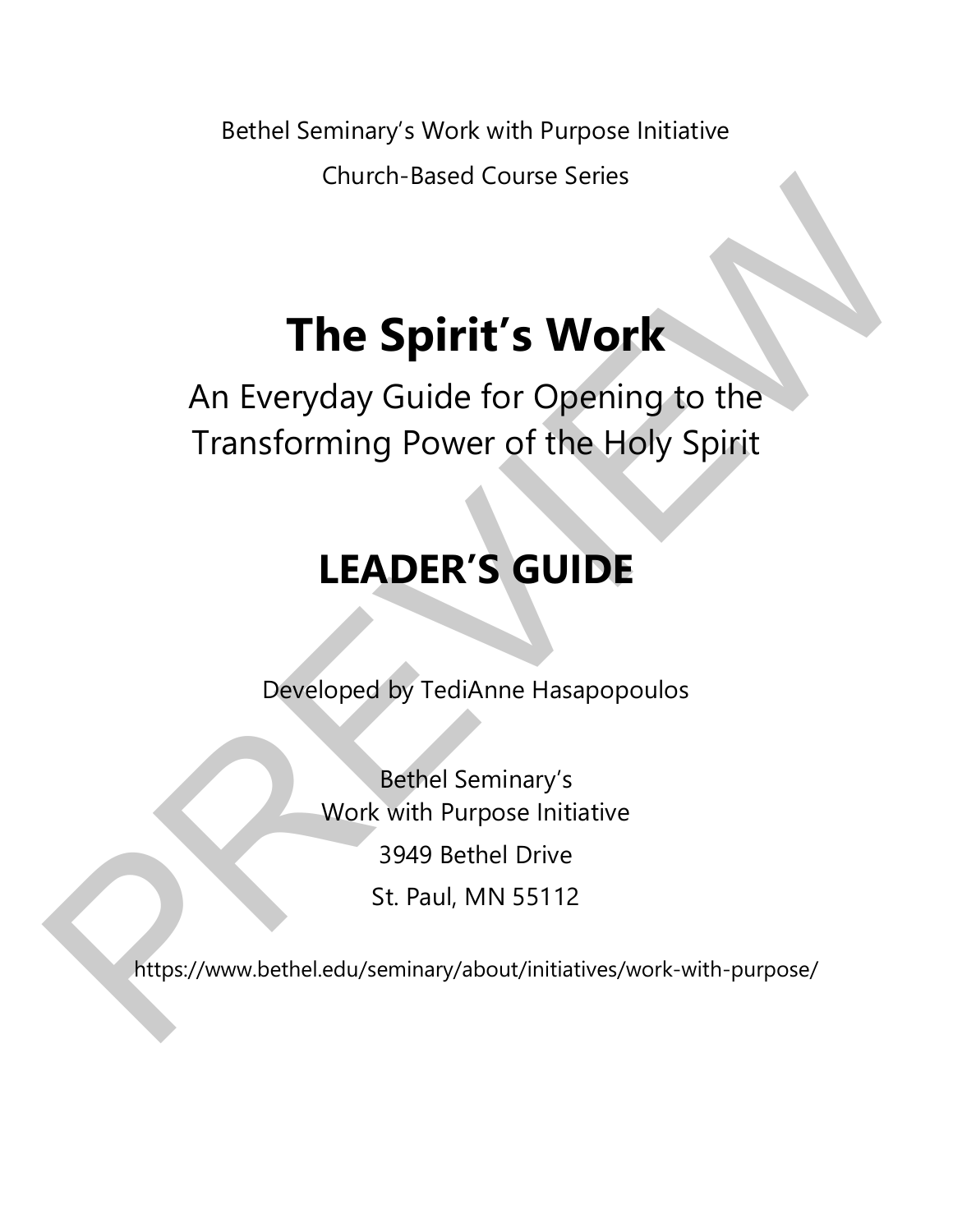Copyright © 2018

All rights reserved. You are permitted to reproduce and distribute this course in physical form, in its entirety and in unaltered form, as long as you do not charge a fee. For posting online, please use only unaltered excerpts (not the content in its entirety) and provide a hyperlink back to the Work with Purpose Initiative website noted below. Exceptions to the above must be approved by Bethel Seminary's Work with Purpose Initiative. Copyright (£ 2018)<br>
All rights reserved. You are permitted to reproduce and distribute this course in physical<br>
form, in its entirety and in unaltered form, as long as you do not charge a fee. For positing<br>
online, plaase

Printed in the United States of America

Work with Purpose Initiative Bethel Seminary 3949 Bethel Drive

St. Paul, MN 55112

https://www.bethel.edu/seminary/about/initiatives/work-with-purpose/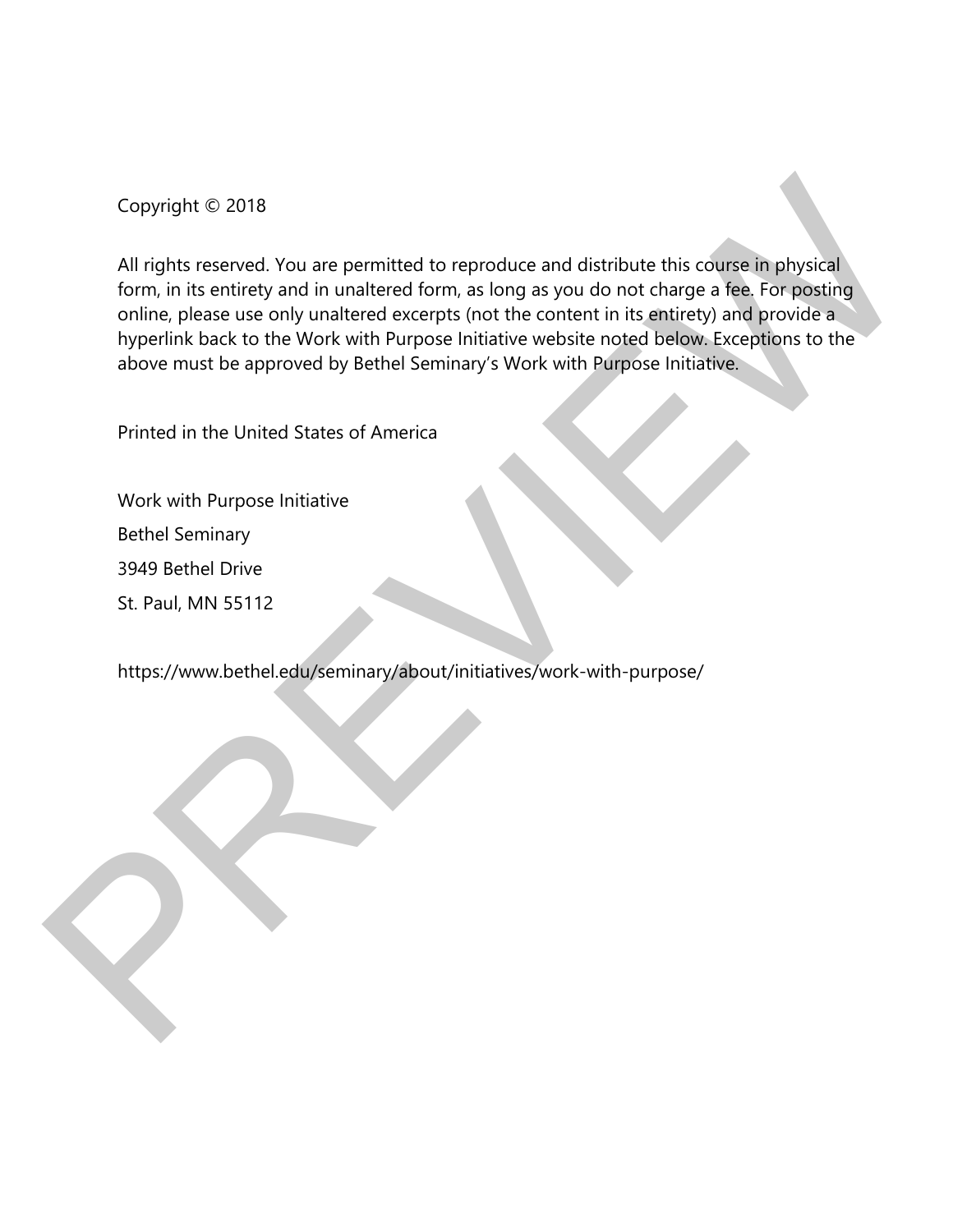# **Table of Contents: Leader's Guide**

| Session One - Renewing Our Minds to Experience God   | $\overline{A}$ |
|------------------------------------------------------|----------------|
| Session Two - Renewing Our Minds to Experience Grace | 11             |
| Session Three - Renewing of One's Heart and Will     |                |
| Session Four - Renewing of Our Heart and Will        |                |
| Session Five - Renewing of Our Strength              |                |
| Session Six - Rewewing of Our Strength               |                |
|                                                      |                |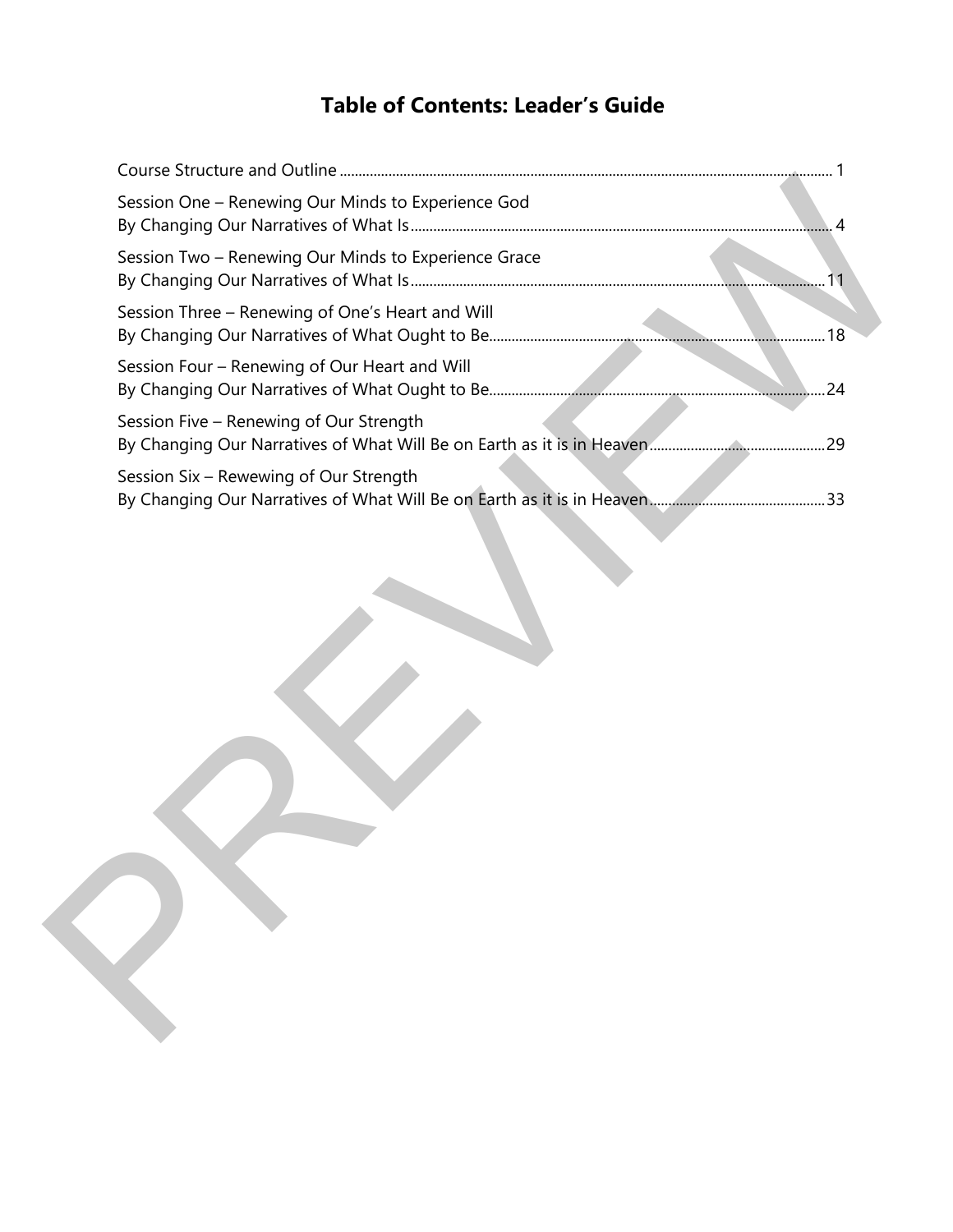# COURSE STRUCTURE AND OUTLINE

# GENERAL STRUCTURE

| <b>Leader's Guide</b>                                              | <b>Everyday Engagement Guide</b>                                                                                                                                                                                                                                                                                                                                                                                                                                                                                                                                        |
|--------------------------------------------------------------------|-------------------------------------------------------------------------------------------------------------------------------------------------------------------------------------------------------------------------------------------------------------------------------------------------------------------------------------------------------------------------------------------------------------------------------------------------------------------------------------------------------------------------------------------------------------------------|
| Leader Overview                                                    | 6 days for each session/7 <sup>th</sup> Worship reflection                                                                                                                                                                                                                                                                                                                                                                                                                                                                                                              |
| Key Learning Overview                                              | Each day processes the session's content more                                                                                                                                                                                                                                                                                                                                                                                                                                                                                                                           |
| Opening Prayer                                                     | deeply                                                                                                                                                                                                                                                                                                                                                                                                                                                                                                                                                                  |
| <b>Opening Exploration Question</b>                                | Each day practices a spiritual formation discipline                                                                                                                                                                                                                                                                                                                                                                                                                                                                                                                     |
| Key Biblical Exploration and discussion                            |                                                                                                                                                                                                                                                                                                                                                                                                                                                                                                                                                                         |
| Commentary and discussion                                          |                                                                                                                                                                                                                                                                                                                                                                                                                                                                                                                                                                         |
| Suggestions for upcoming week through<br>Everyday Engagement Guide |                                                                                                                                                                                                                                                                                                                                                                                                                                                                                                                                                                         |
| Closing Prayer and Sending                                         |                                                                                                                                                                                                                                                                                                                                                                                                                                                                                                                                                                         |
|                                                                    | There are three biblical imperatives of spiritual formation. First, Jesus instructed that God commands humans<br>to love God with all our heart, soul, mind, and strength and to love others as we love ourselves (Matt 22:37-<br>40, Mark 12:29-34 and Luke 10:26-28). Second, Paul directed believers to yield to the Holy Spirit in order to<br>experience the renewal of the mind (Rom 12:2-3) and be continually transformed into the likeness of Christ (2                                                                                                        |
| framework for this church-based course.                            | Cor. 3:18). Third, followers of Christ are to bear "fruit." This means visible, Christ-like actions that impact the<br>well-being of others (Matt 7:15-23; 25:31-46 and Luke 6:43-45). Together, these three imperatives create the                                                                                                                                                                                                                                                                                                                                     |
| transformation that only God Himself can accomplish.               | This framework guides us in our spiritual formation. It encourages us to open ourselves to the transformative<br>work of the Holy Spirit. It outlines expectations for actions that result from the Spirit's transformative work.<br>The framework recognizes that given the fallen nature of humanity, loving God with all one's heart, mind,<br>soul, and strength requires the spiritual transformation of thoughts, emotions, will, and actions. This is a                                                                                                          |
| life and the Giver of faith.                                       | The course is centered on our everyday life. It instructs us in Biblical principles and it encourages us to open<br>ourselves to the work of the Holy Spirit by exploring spiritual practices. And yet, even though there is<br>important guidance for us to follow, the centering theology of this course is that transformation happens<br>through the work of the Holy Spirit. While spiritual formation practices are essential to deepening our<br>relationship and dependence on the Triune God, it is God, in the person of the Holy Spirit, who is the Giver of |

### **INTRODUCTION**

Greater understanding of human psychology has highlighted that people change only when their understanding of a greater story, or narrative, changes. When they better understand and find their place in that greater story, people change. The Bible reveals to us the Greatest Story ever. It is **THE GREAT STORY** that tells the truth about who God is. **THE GREAT STORY** tells us how precious every human being is to God. **THE GREAT STORY** tells us how God created order so that humans are able to flourish. **THE**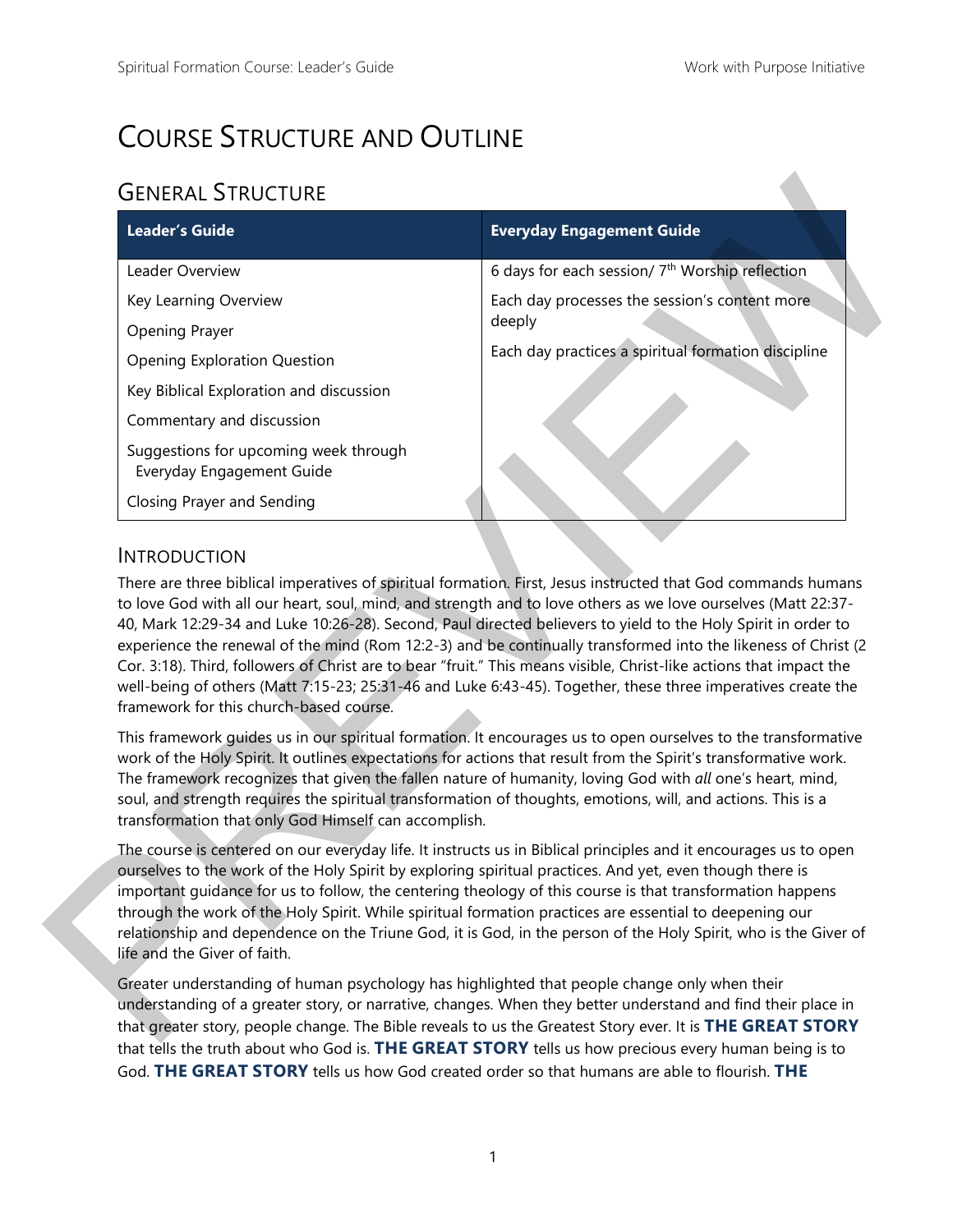**GREAT STORY** tells how God is constantly working to bring people into a love-centered relationship with God and others so that we might experience flourishing, or what Jesus called an "abundant life" (John 10:10).

Jesus was speaking about **THE GREAT STORY** when he told his followers, "God is spirit, and those who worship Him must worship in spirit and truth" (John 4:24). Paul wanted to help people understand more deeply what Jesus meant, when he wrote to the Church, "And all of us, with unveiled faces, seeing the glory of the Lord as though reflected in a mirror, are being transformed into the same image from one degree of glory to another; for this comes from the Lord, the Spirit" (2 Corinthians 3:18).

We worship God in spirit and in truth by allowing the Holy Spirit to transform us and by displaying that ongoing transformation of our minds, hearts, and will through the everyday actions of the "unveiled" face. People see Jesus' glory in our actions of loving God and loving others. This course seeks to share **THE GREAT STORY** and help us enter into the work of the Holy Spirit of God as *He* transforms our minds, hearts, desires and actions. Jeans was preshing about Thil CREAT STORY when the cold his biclowers. Toold is spirit and these who<br>wand in immunst worship in spirit and turn!" (climate 24). Paul wanted looke particle meets you have the core properties

#### **Prayer for Our Participation in this Course**

Holy Spirit, the Lord who gives faith and gives life, we earnestly seek your work of transformation. Show us how to open ourselves to that work so that we might worship God in spirit and in truth. Amen.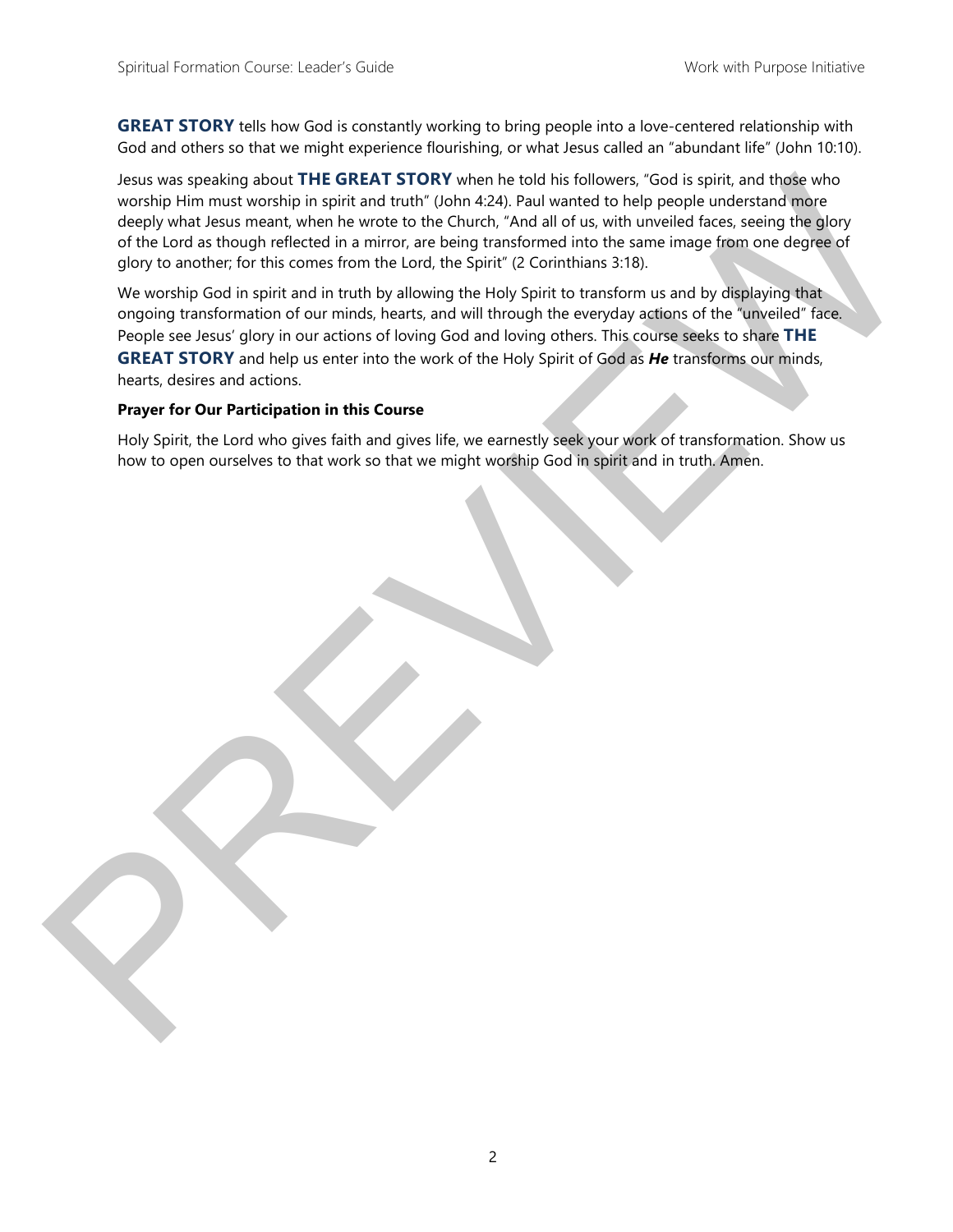## COURSE OUTLINE

| <b>Seeking</b><br><b>Transformation</b><br>of: | <b>Session</b> | <b>Changing our Narratives</b><br>of what is, what ought to<br>be and what will be: | <b>Work of the Holy Spirit</b><br>to Transform: | <b>Spiritual</b><br><b>Practices Guide</b> |
|------------------------------------------------|----------------|-------------------------------------------------------------------------------------|-------------------------------------------------|--------------------------------------------|
|                                                | 1              | <b>What is</b>                                                                      | <b>Renewing of the Mind</b>                     | <b>Disciplines of</b>                      |
| <b>Our Mind</b>                                |                | The Sovereignty of God and                                                          | Opening of Scripture,                           | the Mind                                   |
|                                                |                | the condition of us as                                                              | Conviction,                                     | Prayer,                                    |
| Intellection:                                  |                | humans in relationship to                                                           | Wisdom                                          | Bible Study,                               |
| Inquiry &                                      |                | God?                                                                                |                                                 | Theological                                |
| Learning                                       | $\overline{c}$ | <b>What is</b>                                                                      | <b>Renewing of the Mind</b>                     | Study,                                     |
|                                                |                | Grace and how does that                                                             | Understanding,                                  | Discussion                                 |
|                                                |                | change us?                                                                          | Faith                                           |                                            |
|                                                | 3              | What ought to be                                                                    | <b>Renewing the Heart</b>                       | <b>Disciplines of</b>                      |
|                                                |                | In surrendering to the will                                                         | Speaking through                                | the Heart and                              |
|                                                |                | of God?                                                                             | Scripture to the                                | Will                                       |
| <b>Our Heart and</b>                           |                | In loving God with all one's                                                        | emotions                                        | Contemplation,                             |
| Will                                           |                | heart, soul and mind?                                                               | Bringing forth agape love                       | Contemplative                              |
|                                                | 4              | What ought to be                                                                    | <b>Renewing the Will</b>                        | prayer,                                    |
| <b>Loving and</b>                              |                | As the beloved of God?                                                              | Making God's presence                           | Lectio divina,                             |
| Yielding                                       |                | In loving others as self?                                                           | known                                           | Surrender,                                 |
|                                                |                | In seeking to love others as                                                        | Fortifying one's will                           | Asceticism,                                |
|                                                |                | God does?                                                                           |                                                 | Fasting                                    |
|                                                | 5              | What will be on earth as                                                            | <b>Directing Action toward</b>                  | <b>Disciplines of</b>                      |
|                                                |                | in heaven                                                                           | <b>God's Will</b>                               | <b>Action</b>                              |
|                                                |                | In actions of worship?                                                              | Speaking through                                | Corporate                                  |
|                                                |                | In actions of caregiving?                                                           | Scripture to guide                              | Worship,                                   |
|                                                |                |                                                                                     | action                                          | Everyday and                               |
|                                                |                |                                                                                     | Speaking through fellow                         | daily service to                           |
|                                                |                |                                                                                     | believers to counsel and                        | others,                                    |
|                                                |                |                                                                                     | affirm                                          | Participation in                           |
| <b>Our Strength</b>                            |                |                                                                                     | Speaking through                                | ministries of the                          |
|                                                |                |                                                                                     | circumstances to                                | church                                     |
| <b>Actions to bring</b>                        |                |                                                                                     | indicate opportunities                          |                                            |
| forth flourishing                              | 6              | What will be on earth as                                                            | <b>Directing Action</b>                         |                                            |
|                                                |                | in heaven                                                                           | towards God's Will                              |                                            |
|                                                |                | Actions of activism                                                                 | Speaking through                                |                                            |
|                                                |                |                                                                                     | Scripture to guide                              |                                            |
|                                                |                |                                                                                     | action                                          |                                            |
|                                                |                |                                                                                     | Speaking through                                |                                            |
|                                                |                |                                                                                     | circumstances to                                |                                            |
|                                                |                |                                                                                     | indicate opportunities                          |                                            |
|                                                |                |                                                                                     |                                                 |                                            |
|                                                |                |                                                                                     |                                                 |                                            |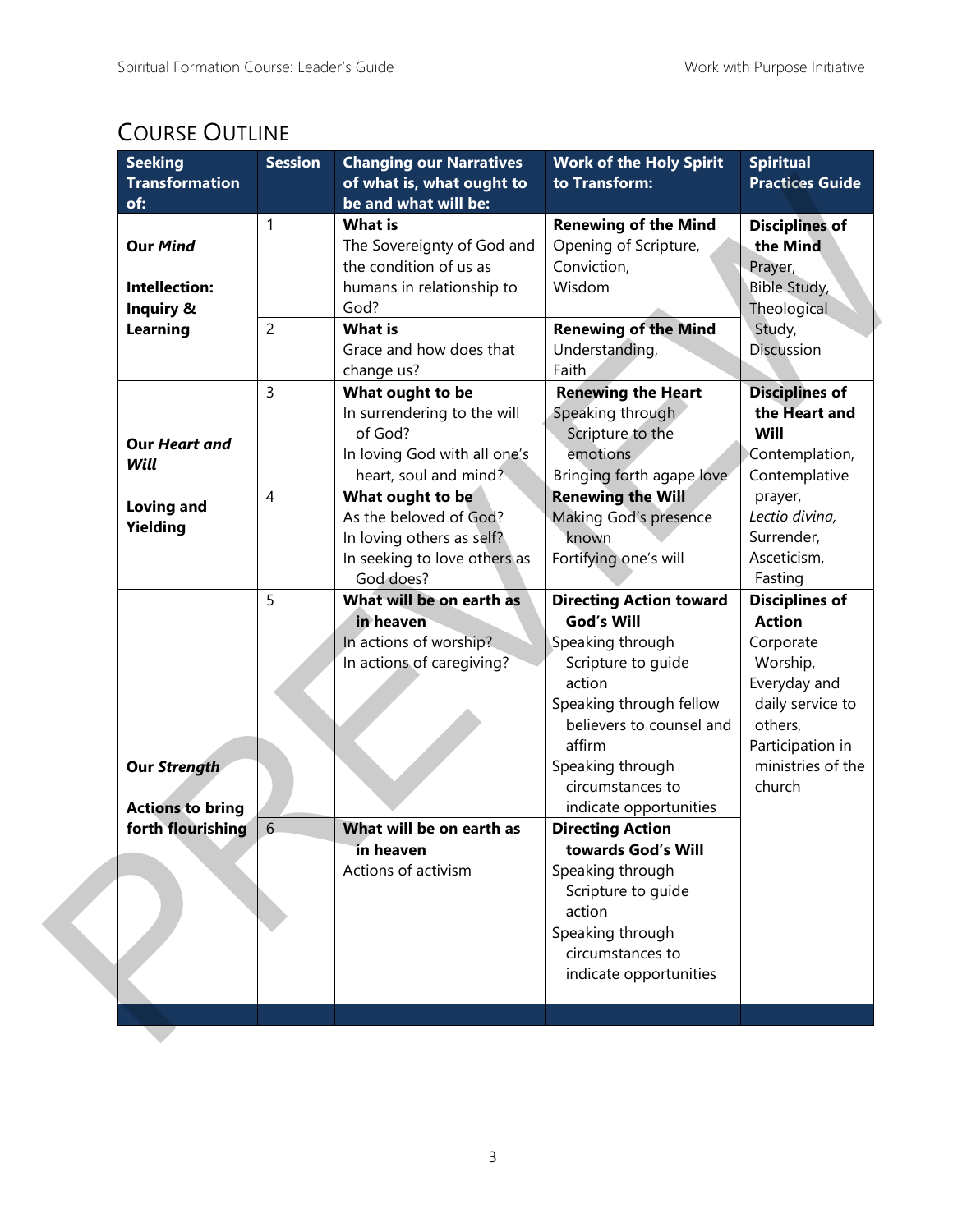# SESSION ONE: RENEWING OUR MINDS TO EXPERIENCE GOD BY CHANGING OUR NARRATIVES OF *WHAT IS*

**THE SOVEREIGNTY OF GOD AND THE CONDITION OF US AS HUMANS IN RELATIONSHIP WITH GOD**

## LEADER OVERVIEW

 $\overline{a}$ 

Guiding Biblical Principle:

*Do not be conformed to this world, but be transformed by the renewing of your minds, so that you may discern what is the will of God—what is good and acceptable and perfect (*Romans 12:2)*. 1*

Transformation of One's Mind. Paul noted the need for a renewal of the mind as he instructed the Roman believers to allow the Holy Spirit to work in them. For most people, the mind is the gateway to change. As psychologists have noted, substantive, enduring change rests in a revision of self-narrative where the person redefines reality and one's role in life. A person can do this in light of his or her new understanding of reality. The role of one's thoughts—the mind—is important to our spiritual walk.

Because of this narrative aspect of being human, the course's initial focus is directed toward using the intellect to discern the Bible's narratives about reality. These stories explain God's sovereignty, the human condition in relationship to being created in the image of God and the fallen nature of humanity. Additionally, they explain the conditions of grace, both salvific grace through the work of Jesus and common grace through the providence of God over all things. The many stories come together as chapters of **THE GREAT STORY** of God's eternal and undying love for the people He created for relationship with Him.

Spiritual formation disciplines (also known as "practices") can serve the transformative work of the Holy Spirit by opening us to that work. Disciplines of the mind serve to attune our thoughts to the Spirit through prayer, Bible study, theological study and discussions with others. The Holy Spirit renews our minds by illuminating Scripture, helping us to better understand its message. The Holy Spirit convicts us regarding our separation from God. The Spirit provides wisdom and understanding. And importantly, the Spirit gives us the gift of faith so that we may believe and receive the grace, or free gift of salvation. As the Holy Spirit transforms our minds, we experience "intensification," or a stronger experience of a relationship with God. This is an intensification of: The Sources over the two the transformation of the state interaction of the state interaction of the state of the state interaction of the state of the state interaction of the state of the state interaction of the state

*our trust in God our hope for well-being (now and for eternity) our submission to the mind of God* 

*our love for God our thanksgiving our strength in dealing with hardships* 

In service to others, the outcomes of the renewal of the mind create greater capacity to "see" through God's eyes. We are better able to discern the conditions of others and their needs, as well as experience *phila* love (loving another as one loves the self) for others. We talk about *phila* love as something a bit different than *agape* love. *Agape* love is involves intentional self-sacrifice. For most people, our thoughts can lead us to *phila* or reciprocal love. However, our thoughts rarely lead us to self-sacrificing love (see Rom 5:6-7). *Agape* love requires a renewal of the heart and will. It requires a relationship with the Holy Spirit and His work of transformation.

<sup>&</sup>lt;sup>1</sup> All Scripture is quoted from the New Revised Standard (NRSV) unless otherwise stated.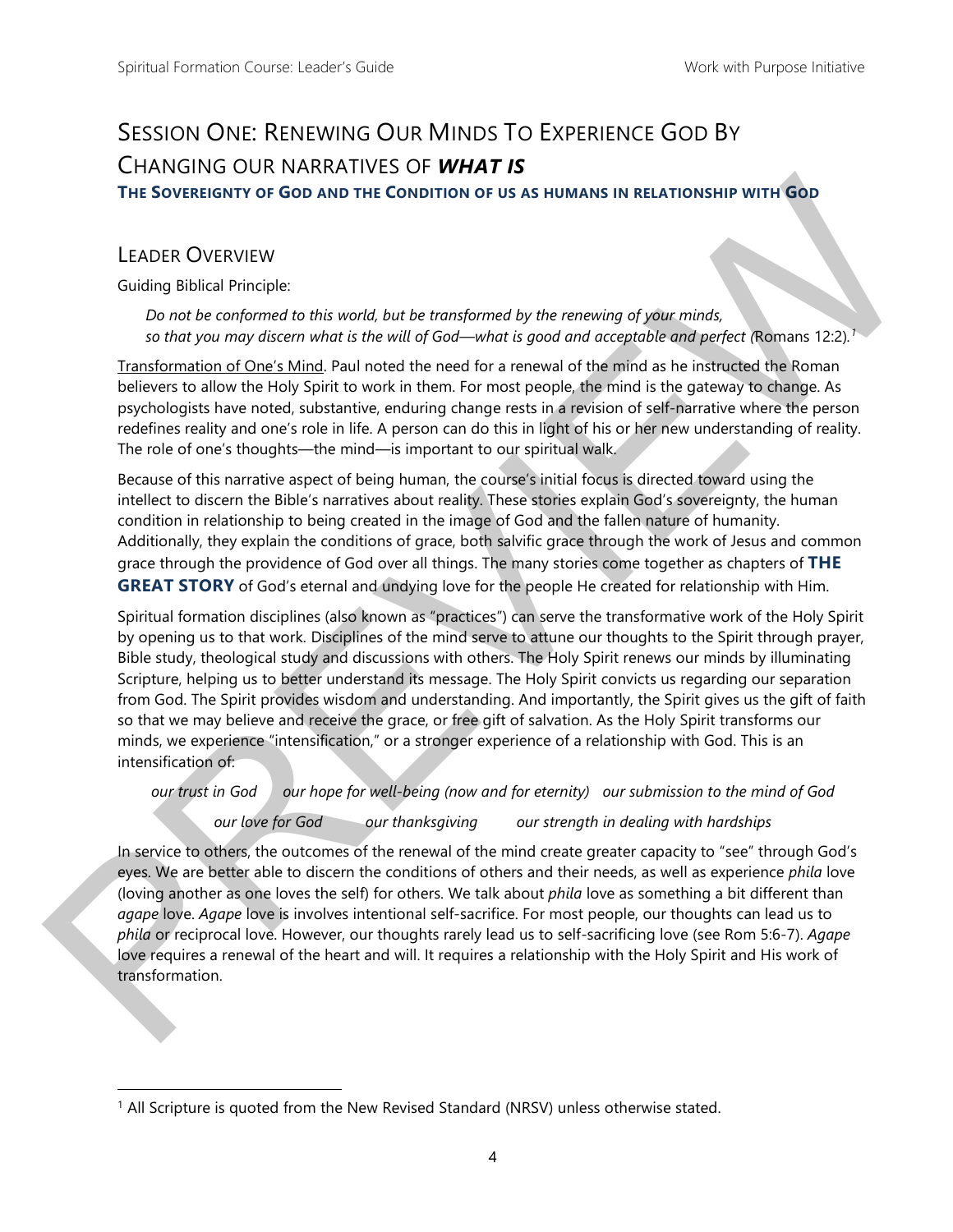### KEY LEARNING OVERVIEW

If there is a God, then to be God, that Divine Being must be ruler over all things. God exists and wants people to know many things about Him and His agape love for all people. The Bible is the best source for knowing the "things of God."

Learning the "things of God" helps us to develop our theologies, the understandings and beliefs about God and our relationship to God. It is through our theologies that we express our understanding of our personal place in **THE GREAT STORY** of God.

Humans are not in the best position to figure out the "things of God" for themselves. We are not God so how can we know the Mind of God? We are also sin-prone, which pushes us away from God. So God as the Holy Spirit comes to us to help us learn what it is God wants us to know to shape our theologies.

### OPENING PRAYER

*Holy God. Open the eyes of our mind to the inspiration of your Holy Word through the power of the Holy Spirit so that we may truly love You and worship You in your holiness. Amen.* 

## OPENING EXPLORATION QUESTION

Imagine you are having a great conversation with a dear friend. Your friend had been wondering about God, asking, "Is there a God and does it matter if anyone really knows or believes in God?" Your friend asks you what you think. Imagine now that the story of your life hits the pause button and like a scene in a movie, all action stands still and you get to think about your response. What are your very first and most honest thoughts about your friend's question?

**Discussion:** Share with one other person in this study what may have surprised you about your first thoughts.

### INTRO VIDEO

*Awake, O Sleeper* from RightNow Media https://rightnowmedia.org/Content/VideoElement/152480

### KEY BIBLICAL EXPLORATION AND DISCUSSION

The Apostle Paul wrote a long letter to the early church in Rome about 30 years after Jesus was crucified and rose from the dead and returned to Heaven. In that letter to the new Christians of Rome, Paul explained what he had learned from the teachings of Jesus as handed down by the first disciples. He also explained what had been revealed to him by the Holy Spirit. Among the very first things he shared in this letter was what he had learned about God. The book of Romans is an excellent source for learning about God and **THE GREAT STORY**. to know many things about Him and His spape love for all people. The Bible is the best source for feroving<br>the "things of God."<br>
teaming the "fining of God." help the basis to the develop our therefore the endominations an

#### **Read** Romans 1:1-6

*Paul, a servant of Jesus Christ, called to be an apostle, set apart for the gospel of God, which he promised beforehand through his prophets in the holy scriptures, the gospel concerning his Son, who was descended from David according to the flesh and was declared to be Son of God with power according to the spirit of holiness by resurrection from the dead, Jesus Christ our Lord, through whom we have received grace and apostleship to bring about the obedience of faith among all the Gentiles for the sake of his name, including yourselves who are called to belong to Jesus Christ.* 

**Discussion**: In just a few words, Paul is sharing a great deal of theology. What is Paul saying about God? How we know about God? What do we receive from God? What does Paul understand his primary calling to be?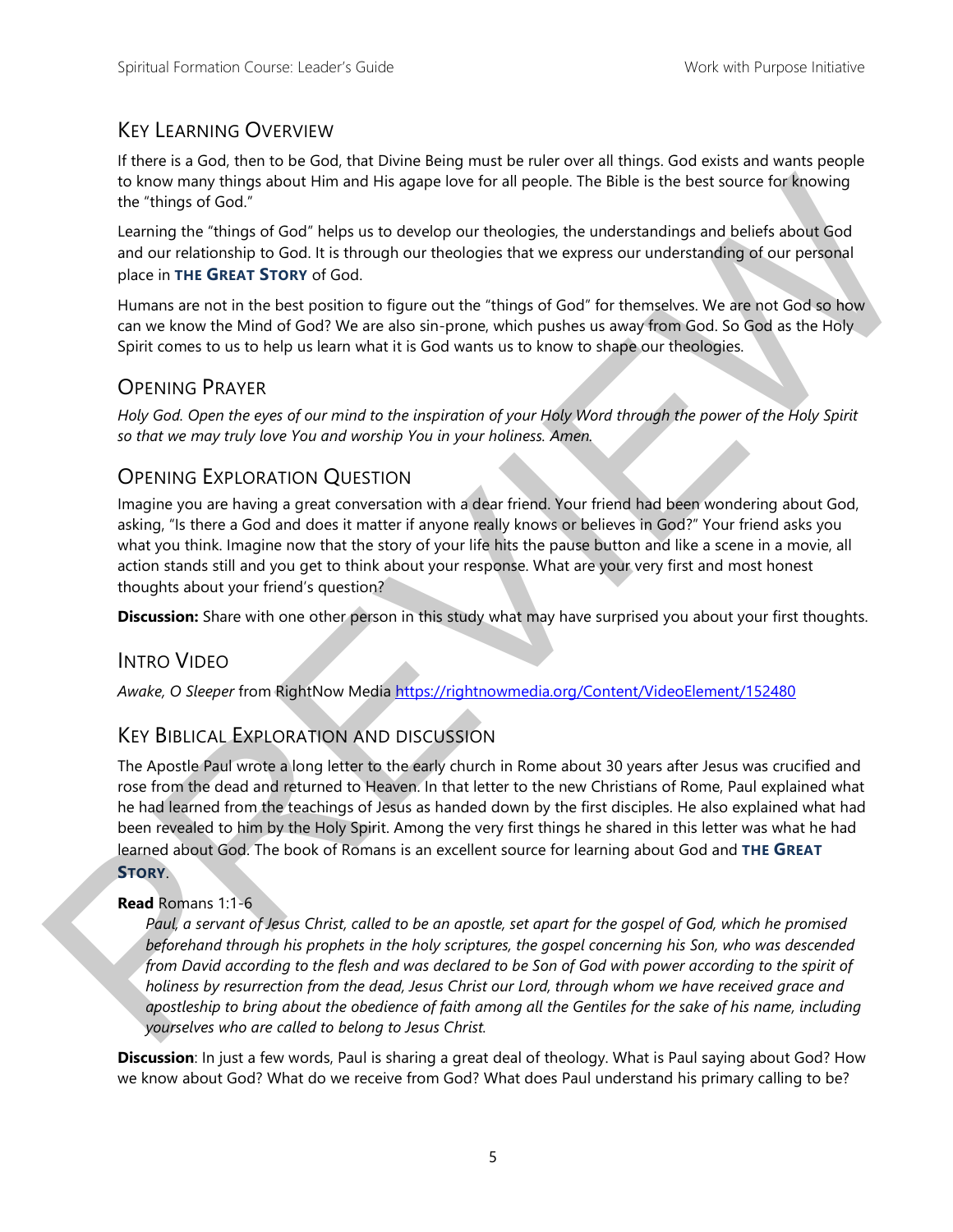#### **Read the following:**

*For what can be known about God is plain to them [all human beings], because God has shown it to them. Ever since the creation of the world his eternal power and divine nature, invisible though they are, have been understood and seen through the things he has made. So they are without excuse* (Romans 1:19-20)*.* 

*Or is God the God of Jews only? Is he not the God of Gentiles also? Yes, of Gentiles also, since God is one; and he will justify the circumcised on the ground of faith and the uncircumcised through that same faith*  (Romans 3:29-30)*.* 

*Hear, O Israel: The LORD [YAHWEH] is our God, the LORD [YAHWEH] alone. You shall love the LORD [YAHWEH] your God with all your heart, and with all your soul, and with all your might* (Deuteronomy 6:4-5)*.* 

**Discussion:** What is Paul saying about all peoples' ability to know something about God? As a learned Jewish rabbi, Paul knew the Jewish scriptures well and believed that the claim of Deuteronomy 6:4-5 was true. What is Paul saying about God to the Roman church that is made up of both Jewish people and non-Jewish (Gentile) people? [NOTE: *YAHWEH* is God's personal name and the Hebrew word often translated as LORD.]

Paul wanted all people to know how they fit into **THE GREAT STORY** of God. Yahweh God is not a hidden person. He has made sure people know He exists. He did so in the grandeur, orderliness, and provision of creation. He gave the Jewish people a special revelation that tells much about who He is and what He cares about. He had them record the stories that tell of these things in what is called the Old Testament of the Bible. In that revelation, He made known that He is the only Almighty and ruling divine being and that His rule covers all humanity. He also made known that He wants a love relationship with all humans. Love is always a two-way relationship. No one can command us to love. So God also made His intense love of each and every person known so we can each love Him in return. John wrote it simply, "We love because He first loved us" (1 John 4:19). been underwood and seen through the things be nos made. So they are natived recurse (Romans 1:5-20)<br>Or God God of Associative that are not the growth of Gomitista data (Viet of Gomitista data since God is one data of the

**Discussion**: **THE GREAT STORY** is a story of love—the love of God who is the one and only God for all people. It is the story of His work to bring us into a loving relationship with Him. In what ways do you think you experience that love? Share your thoughts with the group.

 So why is it that at times we don't feel that love? Why does there seem to be something wrong in the story? Consider the answers Paul offered: Romans 1:20-22, 28-32; 3:10-23 and 7:14-25.

#### **Read** Romans 1:20-22, 28-32

*Ever since the creation of the world his eternal power and divine nature, invisible though they are, have been understood and seen through the things he has made. So they are without excuse; for though they knew God, they did not honor him as God or give thanks to him, but they became futile in their thinking, and their senseless minds were darkened. Claiming to be wise, they became fools; and they exchanged the glory of the immortal God for images resembling a mortal human being or birds or four-footed animals or reptiles* (Romans 1: 20-22).

*And since they did not see fit to acknowledge God, God gave them up to a debased mind and to things that should not be done. They were filled with every kind of wickedness, evil, covetousness, malice. Full of envy, murder, strife, deceit, craftiness, they are gossips, slanderers, God-haters, insolent, haughty, boastful, inventors of evil, rebellious toward parents, foolish, faithless, heartless, ruthless. They know God's decree, that those who practice such things deserve to die—yet they not only do them but even applaud others who practice them* (Romans 1:28-32).

**Discussion**: Paul did not portray humankind in a very positive light in the opening passages of his letter to the church in Rome. Why might he write such strong commentary about human beings? What about that commentary is true in our world today?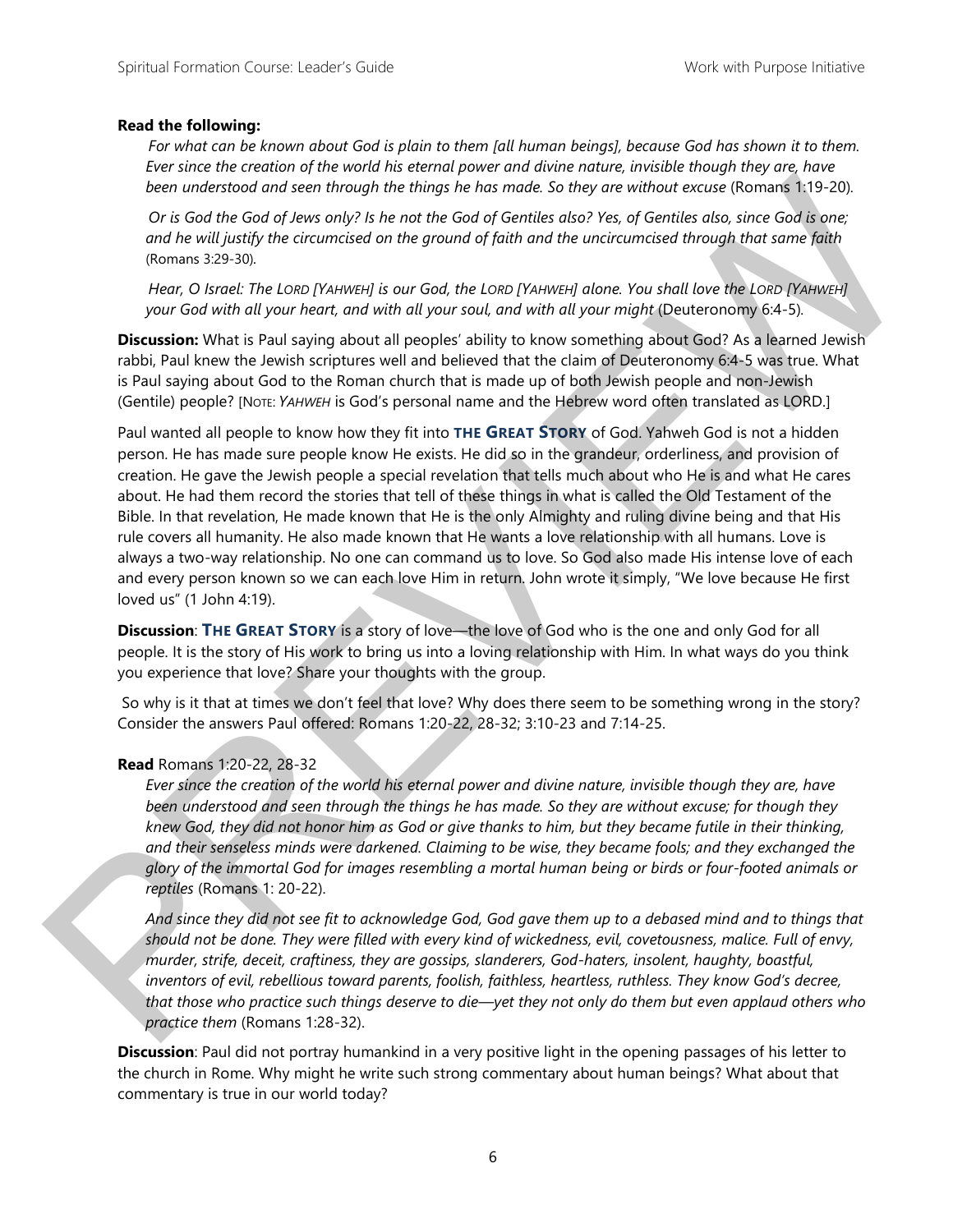#### **Read** Romans 3:10-28

*What then? Are we any better off? No, not at all; for we have already charged that all, both Jews and Greeks, are under the power of sin, as it is written:* 

*"There is no one who is righteous, not even one; there is no one who has understanding, there is no one who seeks God. All have turned aside, together they have become worthless; there is no one who shows kindness, there is not even one. Their throats are opened graves; they use their tongues to deceive. The venom of vipers is under their lips. Their mouths are full of cursing and bitterness. Their feet are swift to shed blood; ruin and misery are in their paths, and the way of peace they have not known. There is no fear of God before their eyes."* 

**Discussion**: Paul was commenting on the perception that there is a difference between religious people who follow the old Jewish laws and everyone else. Does Paul see a difference between "religious people" and other people with regards to the power of sin in their lives? Is there a perception on our culture today that "religious" people are less sinful than everyone else?

#### **Read** Romans 7:14-25

*For we know that the law [specifically, the Jewish law of Moses] is spiritual; but I am of the flesh, sold into slavery under sin. I do not understand my own actions. For I do not do what I want, but I do the very thing I hate. Now if I do what I do not want, I agree that the law is good. But in fact it is no longer I that do it, but sin that dwells within me. For I know that nothing good dwells within me, that is, in my flesh. I can will what is right, but I cannot do it. For I do not do the good I want, but the evil I do not want is what I do. Now if I do what I do not want, it is no longer I that do it, but sin that dwells within me.* 

*So I find it to be a law that when I want to do what is good, evil lies close at hand. For I delight in the law of God in my inmost self, but I see in my members another law at war with the law of my mind, making me captive to the law of sin that dwells in my members. Wretched man that I am! Who will rescue me from this body of death? Thanks be to God through Jesus Christ our Lord!* 

**Discussion**: Paul is writing about his own struggle with sin. How well do you think he feels he is doing in the struggle? He mentions that his mind knows what is right, but his body leads him do to what is wrong according to God's law. What do you think it is about human beings that we know what is right but still do what is wrong?

What does Paul understand to be the ultimate solution to his dilemma with sin?

### **COMMENTARY**

Paul desired the church in Rome to understand two very important facts about reality. First, he is making it clear that God exists. The real God is not anything like the gods of the Roman culture. The religious myths of the Romans described these gods as many in number. None of them were all-powerful. These "gods" were constantly at war with one another. The one, true God of the cosmos can be seen and known through the grandeur and order of creation. But most importantly, He can be known through the ways He has interacted with people over the centuries. This action was recorded in the Bible. There is no one who is rightcom, not every one there is no one who has understanding, there is no one who has the base of the line of the transform (when the transform) of the transform (when the transform) of the control

Second, Paul shared the fact that people can have a relationship with God. God can also be deeply known by that quiet voice heard in the innermost conscience of humans, whom He created to bear His image. God created humans to be a bit like Him. We can think complex thoughts, as we imagine, create, design and build complex things. Like God, we are moral beings, having an internal moral sense—a conscience—that guides us in knowing what is right and what is wrong. We have the capacity to be in intimate relationships. This is like how God is in intimate relationship with Himself as the God who is Three and yet also One. Let's turn to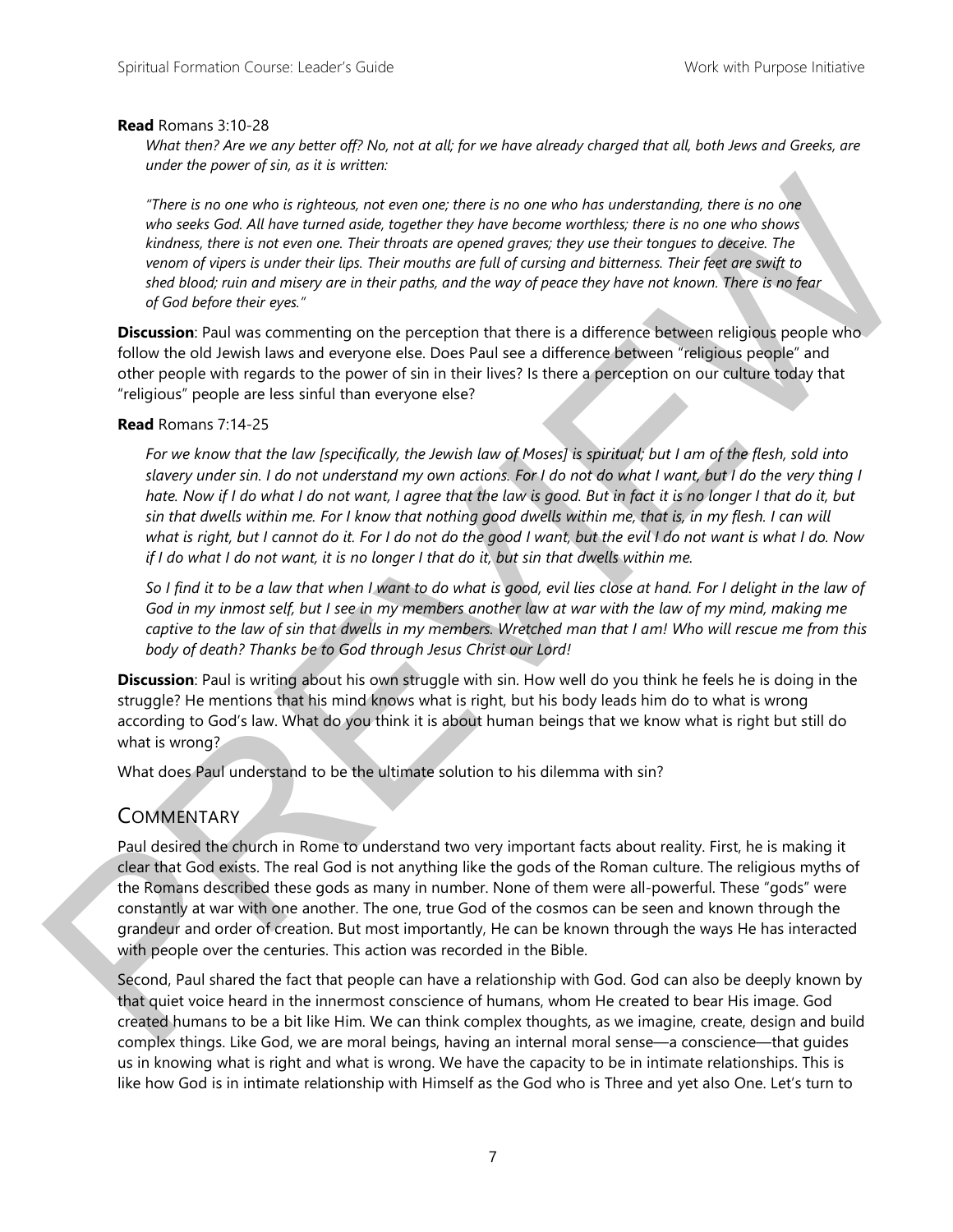this aspect of who God is and why it is an important part of **THE GREAT STORY** and in our relationship with God.

A full theology of God—our understandings about God and the things of God—is vital to developing spiritual maturity. The Bible compares marriage to God's relationship with those He loves and those who love Him in return. Can you imagine a mature and healthy marriage between two people who really don't know each other well? God already knows us intimately. We need to know Him intimately as well if we want to mature in our spirituality. But, as Paul so strongly indicates, humans are a bit of a mess and aren't able to keep up their part of the relationship. God knows this, has always known this, and has always had a plan to deal with human brokenness. Who He is explains how this plan works on our behalf.

Careful reading of the whole of the Bible from Genesis to Revelation allows us to put together the pieces that make up a realistic theology of God. The Bible reveals that there is just ONE God. And yet, the Bible talks about Jesus as being God and that there is another God-figure revealed, the Holy Spirit. On the surface, it seems as if the Bible is telling us that there are three Gods. But that can't be since the Old Testament is clear about God's singleness. This teaching is repeated in the New Testament: "Hear O Israel [and everyone else], Yahweh is God; Yahweh is one." The ancient Christian Church wrestled with the odd revelation that God is both one and at the same time three. He is revealed as the Father, the Son, and the Holy Spirit. In-depth exploration of triune theology is beyond the purpose of this study. But it is important that those who seek relationship with the one, true God come to understand that this relationship is formed and secured by God through His *Threeness*. We develop our connection with God and it deepens by coming into relationship with God the Father, the source of all purpose; God the Son, the source of the bridge between humans and God; and God the Holy Spirit, the Source of life and faith that brings people into relationship with God. A full thosology of God—currenterstands about God and the things of God—ics visit lookeeping<br>spiritual meutrix, The Bible compare marrage to God a relationship with those Holos and those Wool Version<br>time in euron. Current

To express these truths about God, the Church has traditionally used creeds. These are statements of theology that pull together and communicate important understandings about God. The Nicene Creed is one of the first such statements formed by the church. The Nicene Creed has been used by Christians since the early days of the church as a way to proclaim what a person believes about God and about humans. It declared that we can have a relationship with God, even though God is all-powerful, infinite and holy. It presents the essential beliefs of the Christian faith.

#### **THE NICENE CREED**

I [We] believe in one God, Father Almighty, Creator of heaven and earth, and of all things visible and invisible.

I [We] believe in one Lord Jesus Christ, the only-begotten Son of God, begotten of the Father before all ages; Light of Light, true God of true God, begotten, not created, of one essence with the Father, through whom all things were made. Who for us and for our salvation came down from heaven and was incarnate of the Holy Spirit and the Virgin Mary and became man. He was crucified for us under Pontius Pilate, and suffered and was buried; And He rose on the third day, according to the Scriptures. He ascended into heaven and is seated at the right hand of the Father; And He will come again with glory to judge the living and dead. His kingdom shall have no end.

I [We] believe in the Holy Spirit, the Lord, the Creator of life, who proceeds from the Father, who together with the Father and the Son is worshipped and glorified, who spoke through the prophets.

I [We] believe in one, holy, catholic,\* and apostolic Church. I[We] confess one baptism for the forgiveness of sins. I[We] look for the resurrection of the dead, and the life of the age to come. Amen. \* An older English word that means "whole".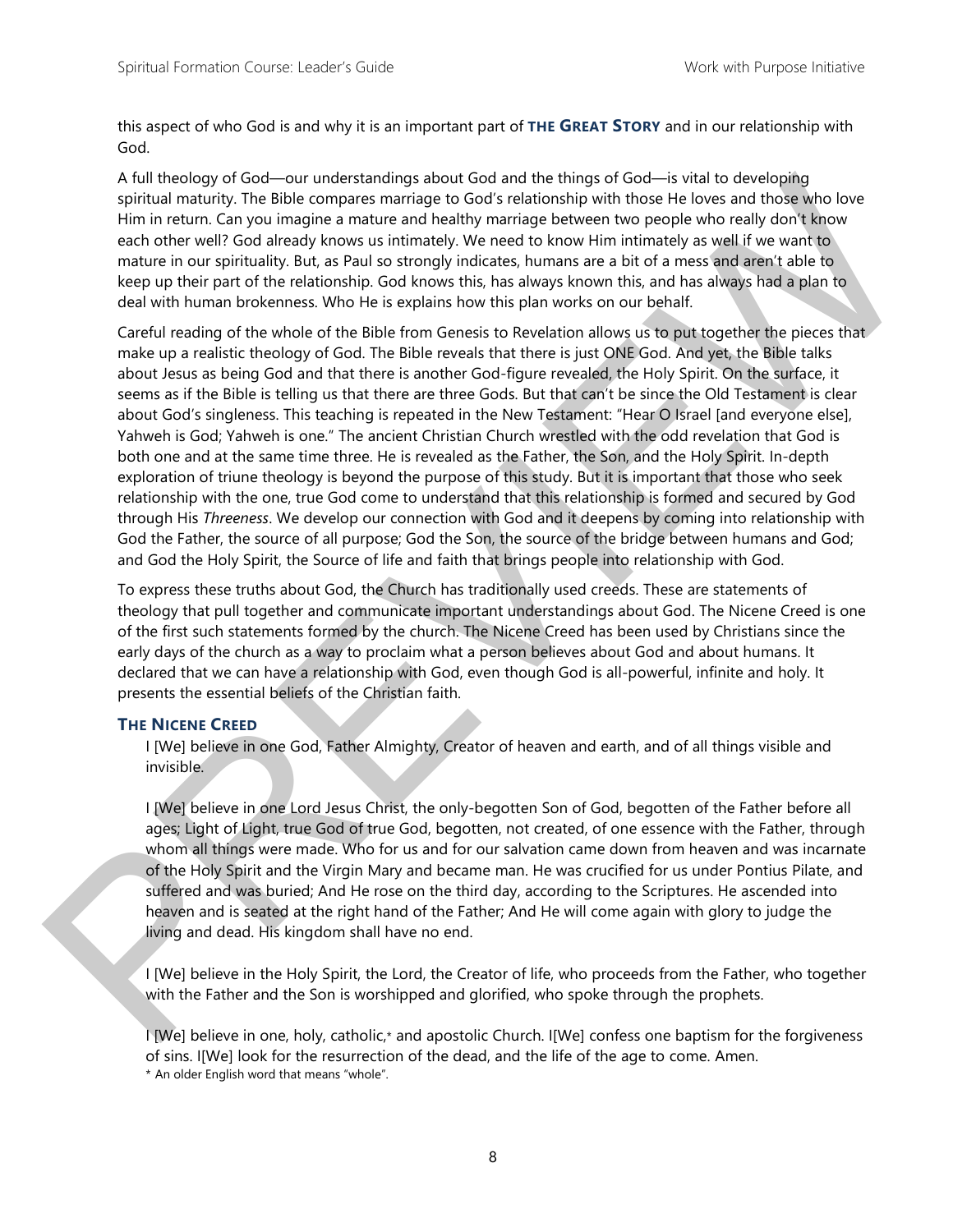Perhaps the Nicene Creed is a beginning framework from which you can explore and express your personal beliefs about God. It is significant that this creed points us to explore a theology about the Holy Spirit. Since the time of the apostles—people who learned directly from Jesus, saw Him after the Resurrection, and watched Him return to heaven—the church has depended on the Holy Spirit to bring understanding and wisdom. The Holy Spirit is truly God. He inspired the Bible's authors to write about the things God wanted revealed to humans. He continues to give the Bible's words value by shining the light of understanding on its meaning when people authentically and genuinely seek wisdom from the Bible. The Holy Spirit will speak to our conscience, calling us to repent or turn away from those things that are not pleasing to God. He brings comfort and a peace that "passes understanding." This means that in times when the situation should make us anxious and afraid, the Holy Spirit calms our fears and settles us.

As we move through this course, we will learn more about the Holy Spirit. More importantly, we will discover the ways in which we can open ourselves up to experiencing the work of the Holy Spirit and expand our relationship with God as the Father, God the Son, and God the Holy Spirit. Our relationship with God spills out into our everyday life as God uses each of us as yet another way to make His presence known to others. It is God's incredible plan to have people experience the One, True God through those who trust Him and worship Him. What a high calling and marvelous purpose for our everyday lives—to be a reflection of the God of the universe!

### EVERYDAY STORIES

George knows he needs to adjust to collaborative work teams. He struggles at times because he wonders how he can be comfortable working closely with people who don't share his trust in Jesus. They might not see things the same way; they might have different sets of ethical standards. How might Paul's words to the early Roman church help George see his co-workers as colleagues? [Hint: conscience.] How might the future chapters of his story change? What might he ask of the Holy Spirit as he prays for transformation?

Steve and Carol could not have worked harder or smarter. Their rental properties were well-managed and cared for. They tried to screen prospective tenants, yet all too often after doing significant damage to a rented home, a tenant would vanish, leaving two or three months of rent unpaid. The financial set-back from these bad tenants usually took a couple of years to recoup, and sometimes not at all. Then the crash came – the market values of their rental properties plummeted, mortgages became upside-down, and rents had to be lowered as the supply of rental properties skyrocketed. Steve and Carol couldn't make it financially anymore so they filed for bankruptcy, gave properties to the banks and started all over again, taking jobs that didn't pay very well or use the skills they honed as landlords. It's been a number of years and things are a little better, but they are also 10 years older. How might Steve and Carol find hope in God's sovereignty in all things, and even in hardship? How might the future chapters of their story change? What might they ask the Holy Spirit to help them see? whether them to however-the characterize particle to the bits bein to the bits and the state of the relationship and<br>wisdom. The Holy Spirit is unity Gral Ho magned dre flibles suddues to white the flies go of wanted<br>reve

### SUGGESTIONS FOR UPCOMING WEEK THROUGH THE EVERYDAY ENGAGEMENT GUIDE

The Everyday Engagement Guide that accompanies this course presents more pieces to **THE GREAT STORY** of God and shares ways in which we enter into that story every day. God calls each and every human being into a deep and life-transforming relationship with Him. The Bible tells us about the ways that we might answer that call.

In the days until the next session, use the guide to pray for wisdom and understanding and explore theological aspects of God and our relationship to Him. More specifically, allow the guide to help you explore and experience aspects about God the Holy Spirit and how He is the Renewer of our minds.